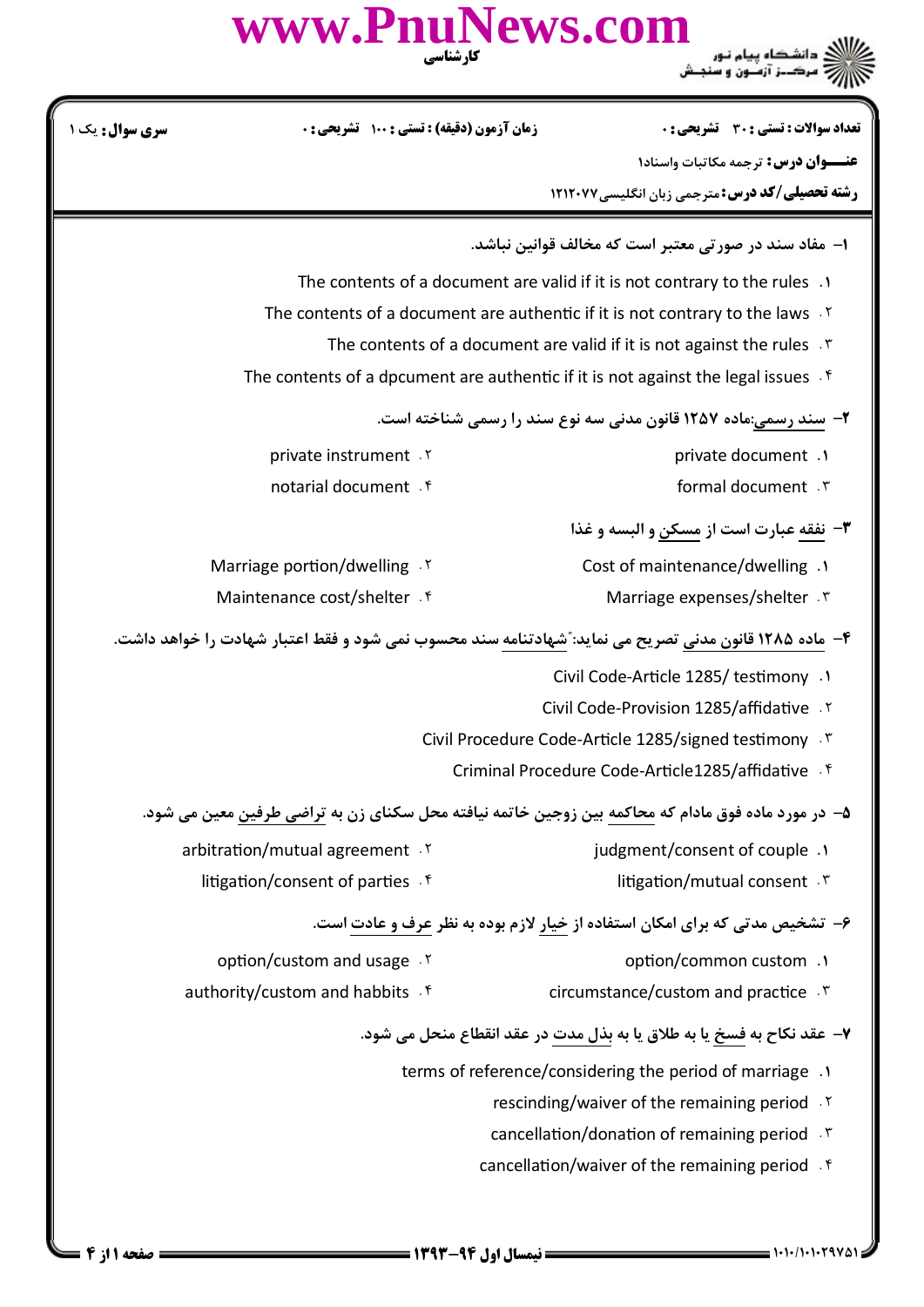|                                                               | www.PnuNews.com<br>کار شناسی                                                                                   |                                                                              |                                                        |  |
|---------------------------------------------------------------|----------------------------------------------------------------------------------------------------------------|------------------------------------------------------------------------------|--------------------------------------------------------|--|
| سری سوال: ۱ یک                                                | <b>زمان آزمون (دقیقه) : تستی : ۱۰۰ گشریحی: 0</b>                                                               |                                                                              | تعداد سوالات : تستي : 30 ٪ تشريحي : 0                  |  |
|                                                               |                                                                                                                |                                                                              | <b>عنـــوان درس:</b> ترجمه مکاتبات واسناد۱             |  |
|                                                               |                                                                                                                |                                                                              | <b>رشته تحصیلی/کد درس:</b> مترجمی زبان انگلیسی۷۷۲۱۲۰۷۷ |  |
|                                                               |                                                                                                                |                                                                              | ۸- در طلاق رجعی برای شوهر در عده حق رجوع است.          |  |
|                                                               | repudiation divorce/the right of return .Y                                                                     | irrevocable divorce / the right to return .                                  |                                                        |  |
|                                                               | revocable divorce/the right to renounce . f                                                                    |                                                                              | revocable divorce/the right to accept . \v             |  |
| ۹- در فسخ نکاح رعایت ترتیباتی که برای طلاق مقرر است شرط نیست. |                                                                                                                |                                                                              |                                                        |  |
|                                                               |                                                                                                                | comply with the arrangements which is settled .                              |                                                        |  |
|                                                               |                                                                                                                | the observance of the requirements which is stipulated . Y                   |                                                        |  |
| the observance of the arrangements stipulated T               |                                                                                                                |                                                                              |                                                        |  |
|                                                               |                                                                                                                | taking into consideration the actions that are mentioned f                   |                                                        |  |
|                                                               |                                                                                                                | ∙ا− عقود و معاملات به اقسام ذیل منقسم می شوند.لازم،جائز،خیاری، منجز و معلق   |                                                        |  |
| revocable . f                                                 | conditional . \v                                                                                               | binding $\cdot$                                                              | unconditional .                                        |  |
|                                                               |                                                                                                                | 11- وكالت ايجاباً و قبولاً به هر لفظ يا فعلى كه دلالت بر آن كند،واقع مى شود. |                                                        |  |
|                                                               |                                                                                                                | by fulfilment and acceptance, by any speech or actions .                     |                                                        |  |
|                                                               |                                                                                                                | by offer and acceptance, by any saying or act Y                              |                                                        |  |
| by proposal and acceptance, by any word or act . \v           |                                                                                                                |                                                                              |                                                        |  |
|                                                               |                                                                                                                | by engagements and liabilities, by any word or action . f                    |                                                        |  |
|                                                               |                                                                                                                |                                                                              | ۱۲– وکالت در استرداد دعوی                              |  |
|                                                               | In withdrawing the case . Y                                                                                    |                                                                              | for the preferment of such claims .                    |  |
|                                                               | restitution of law suits . f                                                                                   |                                                                              | with the right of restitution . r                      |  |
|                                                               | ۱۳- وکیل دادرسی حق <u>درخواست صدور برگ اجرایی و اخذ محکوم ب</u> ه را در صورتی خواهد داشت که در وکالت تصریح شده |                                                                              |                                                        |  |
|                                                               |                                                                                                                |                                                                              | ىاشد.                                                  |  |
|                                                               |                                                                                                                | apply for publishing of execution paper/receive the judgement debt .1        |                                                        |  |
| apply the administer justice/collect the judgement deb Y      |                                                                                                                |                                                                              |                                                        |  |
|                                                               | to demand for issue the execution document/receive the judgment debt . *                                       |                                                                              |                                                        |  |
|                                                               |                                                                                                                | apply for issuance of execution writ/collect the judgment debt f             |                                                        |  |
|                                                               |                                                                                                                | ۱۴- <u>نظر به</u> اصل سی ام قانون اساسی جمهوری اسلامی ایران                  |                                                        |  |
| As regards to $\cdot$ <sup>f</sup>                            | regarding to $.7$                                                                                              |                                                                              | owing to . Y with view to . N                          |  |
|                                                               |                                                                                                                |                                                                              |                                                        |  |
|                                                               |                                                                                                                |                                                                              |                                                        |  |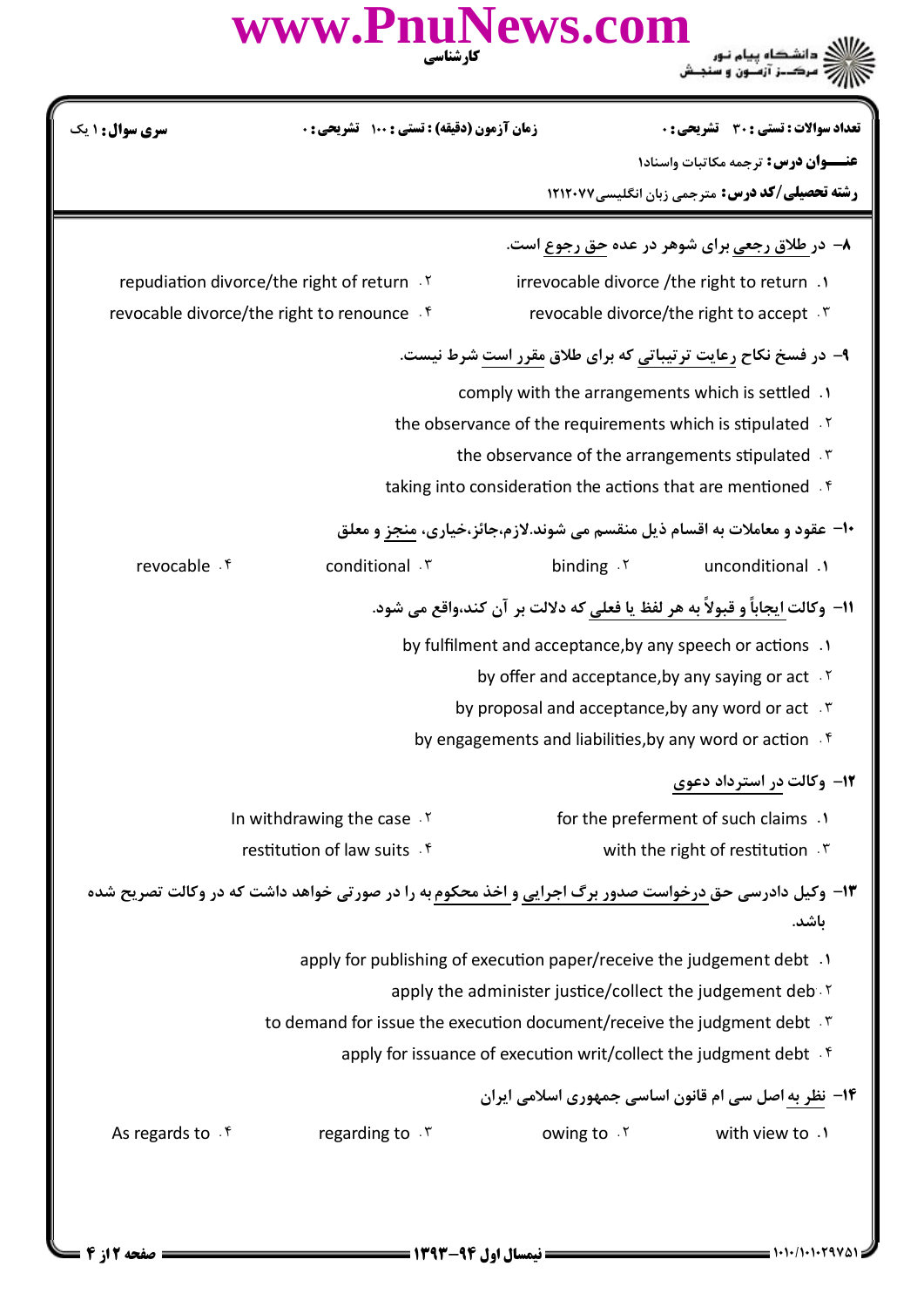|                                                 |                                                                                                                                                                              |                                     | نڪ دانشڪاه پيام نـور<br>سرڪــز آزمــون و سنجــش       |  |
|-------------------------------------------------|------------------------------------------------------------------------------------------------------------------------------------------------------------------------------|-------------------------------------|-------------------------------------------------------|--|
| سری سوال : ۱ یک                                 | زمان آزمون (دقیقه) : تستی : ۱۰۰٪ تشریحی : ۰                                                                                                                                  |                                     | تعداد سوالات : تستي : 30 - تشريحي : 0                 |  |
|                                                 |                                                                                                                                                                              |                                     | عنــوان درس: ترجمه مكاتبات واسناد١                    |  |
|                                                 |                                                                                                                                                                              |                                     | <b>رشته تحصیلی/کد درس:</b> مترجمی زبان انگلیسی۷۷×۱۲۱۲ |  |
|                                                 |                                                                                                                                                                              |                                     | 1۵– کدام گزینه معادل ″بیمه صنعتی″است؟                 |  |
|                                                 | Liability insurance . Y                                                                                                                                                      |                                     | Provisional insurance .1                              |  |
|                                                 | Prudential insurance f                                                                                                                                                       |                                     | Mutual insurance . ٣                                  |  |
|                                                 | 16-A promise of marriage does not creat the matrimonial relation.                                                                                                            |                                     |                                                       |  |
|                                                 | وعده ازدواج ياعث تشكيل زندگي نمي شود <sup>1</sup>                                                                                                                            |                                     | وعده ازدواج موجب محرم شدن در رابطه نمی شود 2.         |  |
| وعده ازدواج ايجاد علقهٔزوجيت نمي كند .3         |                                                                                                                                                                              | وعده ازدواج باعث وصلت نمي شود 4.    |                                                       |  |
| 17-Everyone of the betrothed parties            |                                                                                                                                                                              |                                     |                                                       |  |
| هريک از طرفين دعوا. <b>1۰</b>                   | هریک از نامزدها 2.                                                                                                                                                           | هریک از شرکا <b>ء</b> 3.            | هريک از زوجين 4.                                      |  |
| garment.                                        | 18-A marriage contract will not be valid while the party concerned is covered with the pilgrimage                                                                            |                                     |                                                       |  |
| د <sub>ر</sub> حال طواف <b>1۰</b>               | د <sub>ر</sub> ماههای حرام 2.                                                                                                                                                | 3. در ايام حج                       | د <sub>ر</sub> حال احرام <sup>4</sup> ۰               |  |
|                                                 | 19-The stipulation of the foregoing Article does not apply.                                                                                                                  |                                     |                                                       |  |
| ماده/کا <sub>ر</sub> برد نخواهد داشت <b>1</b> ۰ |                                                                                                                                                                              | شرط/استفاده نمی شود <sup>.2</sup>   |                                                       |  |
|                                                 |                                                                                                                                                                              | مفاد/مجری نخواهد بود <sup>4</sup> ۰ |                                                       |  |
| 3. مفاد/صحت نخواهد داشت 3.                      |                                                                                                                                                                              |                                     |                                                       |  |
|                                                 | 20-Absence of marriage portion in the act of a temporary marriage will render the contract void.                                                                             |                                     |                                                       |  |
|                                                 |                                                                                                                                                                              |                                     |                                                       |  |
|                                                 | در نکاح منقطع عدم مهر در عقد موجب بطلان است <b>1۰</b>                                                                                                                        |                                     |                                                       |  |
|                                                 | در نکاح عدم مهر در عقد موجب نقض عقدنامه می شود 2.                                                                                                                            |                                     |                                                       |  |
|                                                 | در نکاح منقطع عدم مهر در عقد موجب نقص در عقد می شود $\cdot$ 3.                                                                                                               |                                     |                                                       |  |
| در نکاح عدم مهر موجب انقطاع عقد مے, شود 4.      |                                                                                                                                                                              |                                     |                                                       |  |
|                                                 | 21-Divorce must be in clear and precise wording.                                                                                                                             |                                     |                                                       |  |
|                                                 | بايد منجز باشد <sup>.2</sup> منطق باشد .1 منطق باشد .1 منطق .1 منطق .1 منطق .1 منطق .1 منطق .1 منطق .1 منطق .                                                                | باید صریح باشد <sup>.3</sup>        | باید شفاف باشد <sup>.4</sup>                          |  |
|                                                 | 22-The following community is awarded to petitioner as her sole and seprate property.                                                                                        |                                     |                                                       |  |
|                                                 | اموال زير به عنوان اموالي مجزا به خواهان-زوجه- اهدا مي شود <b>-1</b>                                                                                                         |                                     |                                                       |  |
|                                                 | اموال ذيل به عنوان اموال انحصاري و مجزا به خوانده داده مي شود <sup>.2</sup>                                                                                                  |                                     |                                                       |  |
|                                                 | اموال مشترک ذیل به عنوان اموال انحصاری و جداگانه به خواهان-زوجه-واگذار می شود 3.<br>اموال زیر هدیه ای است به خوانده که به عنوان اموال انحصاری وی داده مے, شود <sup>4</sup> ۰ |                                     |                                                       |  |